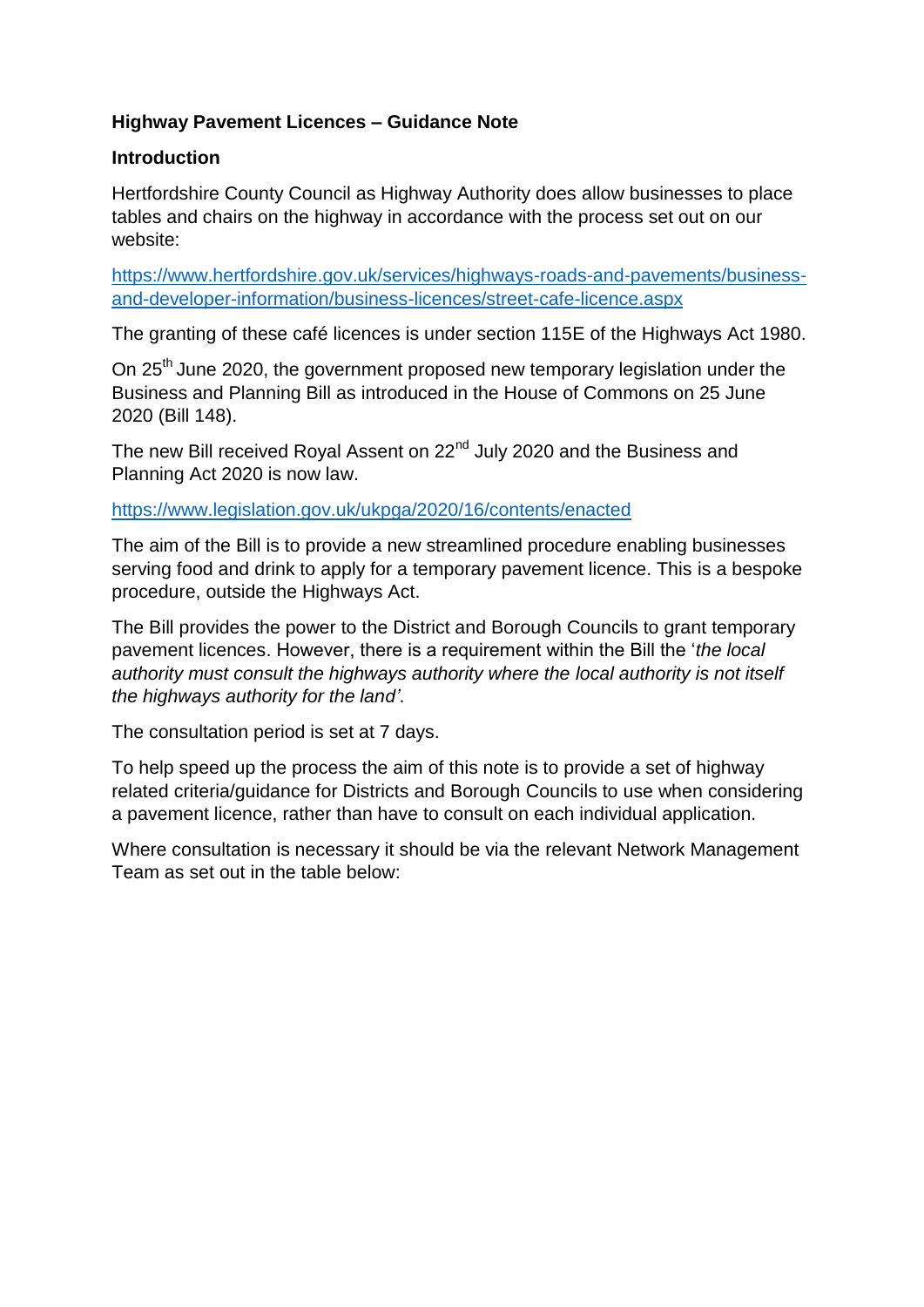| <b>Authority Area</b>  | <b>NM Team to be consulted</b>   |
|------------------------|----------------------------------|
| <b>Broxbourne</b>      | NM.East@Hertfordshire.Gov.Uk     |
| Dacorum                | NM.SouthWest@Hertfordshire.Go.Uk |
| <b>East Herts</b>      | NM.East@Hertfordshire.Gov.Uk     |
| Hertsmere              | NM.Mid@Hertfordshire.Gov.Uk      |
| <b>North Herts</b>     | NM.North@Hertfordshire.Gov.Uk    |
| St. Albans             | NM.Mid@Hertfordshire.Gov.Uk      |
| Stevenage              | NM.North@Hertfordshire.Gov.Uk    |
| <b>Three Rivers</b>    | NM.SouthWest@Hertfordshire.Go.Uk |
| Watford                | NM.SouthWest@Hertfordshire.Go.Uk |
| <b>Welwyn Hatfield</b> | NM.Mid@Hertfordshire.Gov.Uk      |

The Network team will consult other teams within the highway service as necessary and respond within the consultation time frame.

It may also be beneficial to check with the network team, before issuing the licence, to ensure there are no other licences (skip, scaffold, hoarding etc) or planned roadworks that could have an impact on the pavement licence.

## **Approach**

As Highway Authority, HCC has several responsibilities including:

- 1. A duty to protect the rights of highway users to use the highway (to pass and repass);
- 2. Allowing third parties access to maintain and implement new apparatus;

In considering pavement licences, especially with the easing of covid-19 restrictions, our approach is to work proactively with businesses and District and Borough Councils to enable the pavements to be used to support local shops and businesses, where it is safe to do so and doesn't adversely impact on the overall operation of the highway.

The overarching principle will be to ensure where tables, chairs or stalls are allowed on the highway there remains enough space left on the pavement (footway) for pedestrians including those with mobility impairments to remain safe and observe social distancing requirements.

There will be two basic categories to consider for pavement licences: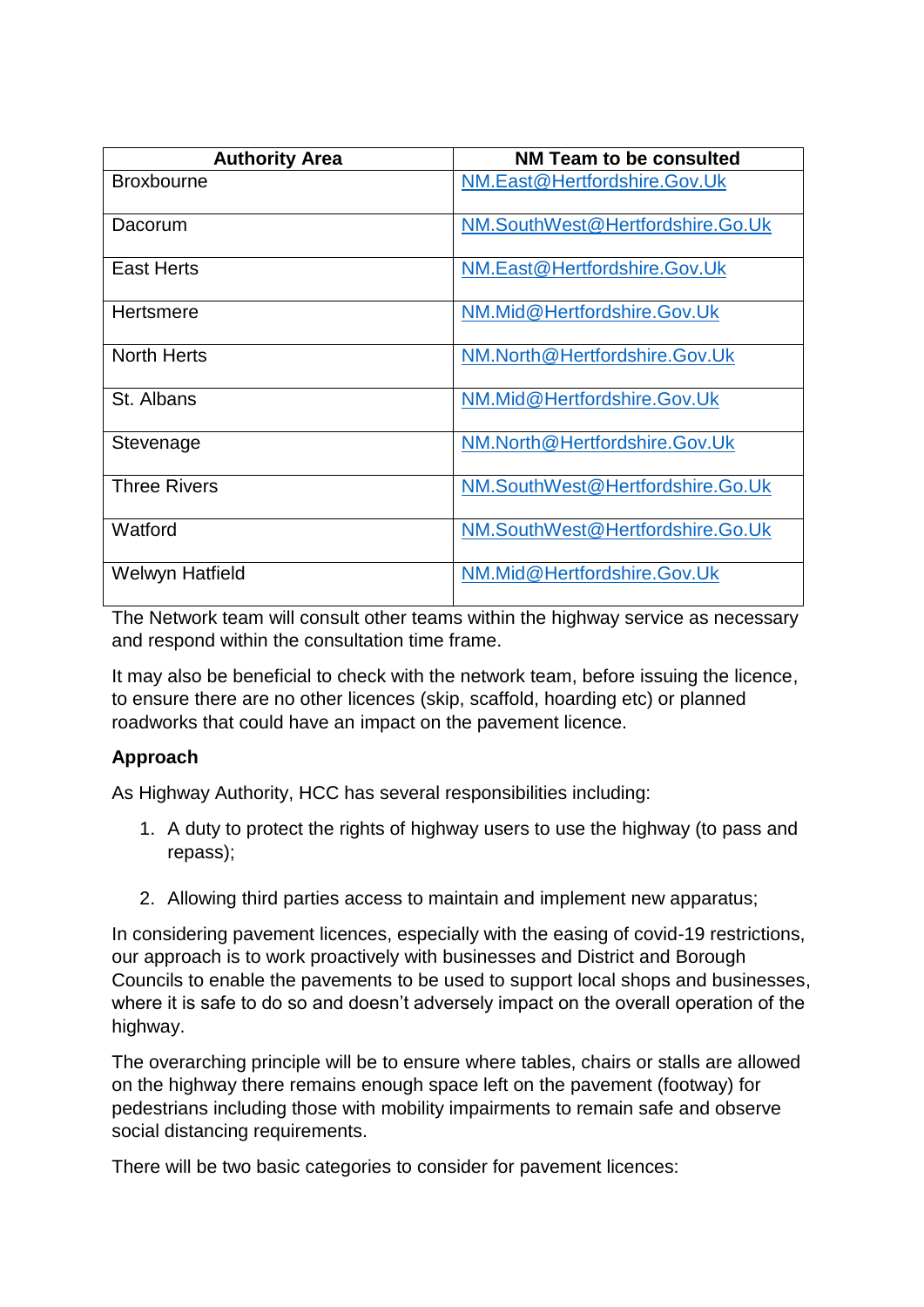- 1. Where the existing pavement (footway) is wide enough to place tables/chairs and still maintain social distancing;
- 2. Where the existing pavement (footway) is not wide enough to place tables/chairs on the highway and some form of temporary traffic management is needed to provide appropriate space. This category can be divided further in to:
	- a. Sites where temporary traffic management is already in place to support social distancing;
	- b. Sites where no traffic management is currently in place;

Each location will need considering on a case by case basis using the guidance below:

- 1. Licensed areas will normally be situated directly outside the main premises leaving an unobstructed clear gap between the road and the designated licenced area for people to pass and re-pass whilst adhering to social distancing guidance;
- 2. Businesses should have an appropriate level of public liability insurance;
- 3. There will need to be enough uninterrupted clear space left between the edge of the area created for tables/chairs and edge of the pedestrian area to enable social distancing to be adhered to. This should be a minimum of the current government social distancing measurement plus 1 metre before the edge of the road;
- 4. Consideration to the size and layout must be given to allow customers with disabilities to access and move around within the licensed area;
- 5. Considering should be given to the likelihood of queuing to the businesses and adjacent businesses;
- 6. All items contained within the licensed enclosure must be portable enough to be brought in at the end of the licensed period of each working day. They must be able to be moved quickly in an emergency;
- 7. Access must not be restricted to any local authority and utility company plant or apparatus in case of emergency;
- 8. Licences should not result in the blocking of any emergency accesses or restrict access to fire hydrants and the like;
- 9. The area used must take into account other needs and uses in the vicinity, for example, pedestrian crossings, loading bays, disabled bays and street furniture;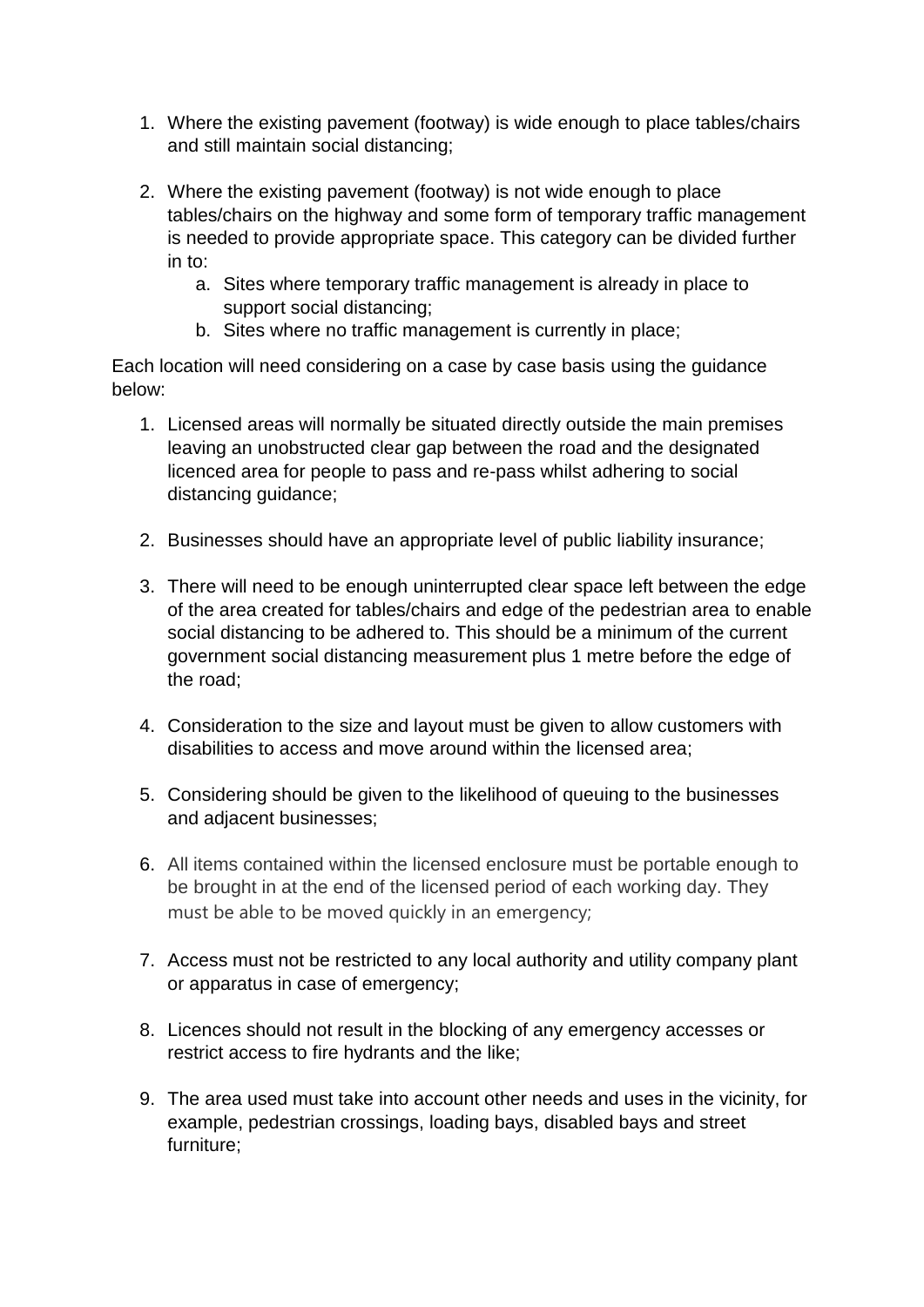- 10.A risk assessment should be carried out to consider the anti-terrorism challenges especially in relation to the use of Hostile Vehicles;
- 11.Where the area being licenced is subject to a temporary order restricting traffic, the duration of the licence should be linked to the duration of the temporary order;

### **How Applications will be considered**

- 1. Where an application falls within scenario 1 it would be acceptable to the highway authority for the application to be granted provided the above guidance had been followed;
- 2. Where an application falls within scenario 2 these will need to be discussed with the highway authority as below:
	- a. For applications which fall under category 2a. (existing traffic order/notice already in place), consultation will need to be undertaken with the relevant network management team who will respond within the consultation timeframe;
	- b. For applications which fall under category 2b. consultation will need to be undertaken with the relevant network management team.
		- i. The applications will be received and an initial technical assessment carried out by officers, which will include an assessment of the traffic management measures required and how this could be accommodated;
		- ii. Local members and stakeholders should be consulted and asked to form a view on the proposal including the traffic management required. Stakeholders should include;
			- 1. Town and Parish Councils;
			- 2. BIDS;
		- iii. Where there are additional costs associated with providing traffic management for a licence, the county council does not have a budget for this and therefore any funding for this will need to be secured from elsewhere;
		- iv. It is our interpretation that the Business and Planning Bill would not cover the granting of a licence where a traffic restriction was needed. In these cases, subject to agreement from relevant parties, the highway authority would need to process a temporary traffic order before a licence could be granted. This could take approximately 6 weeks to complete and so the customer should be advised.

#### **Approved Applications**

Where a licence is granted, a copy of the licence and plan should be sent to the appropriate network management team for information purposes.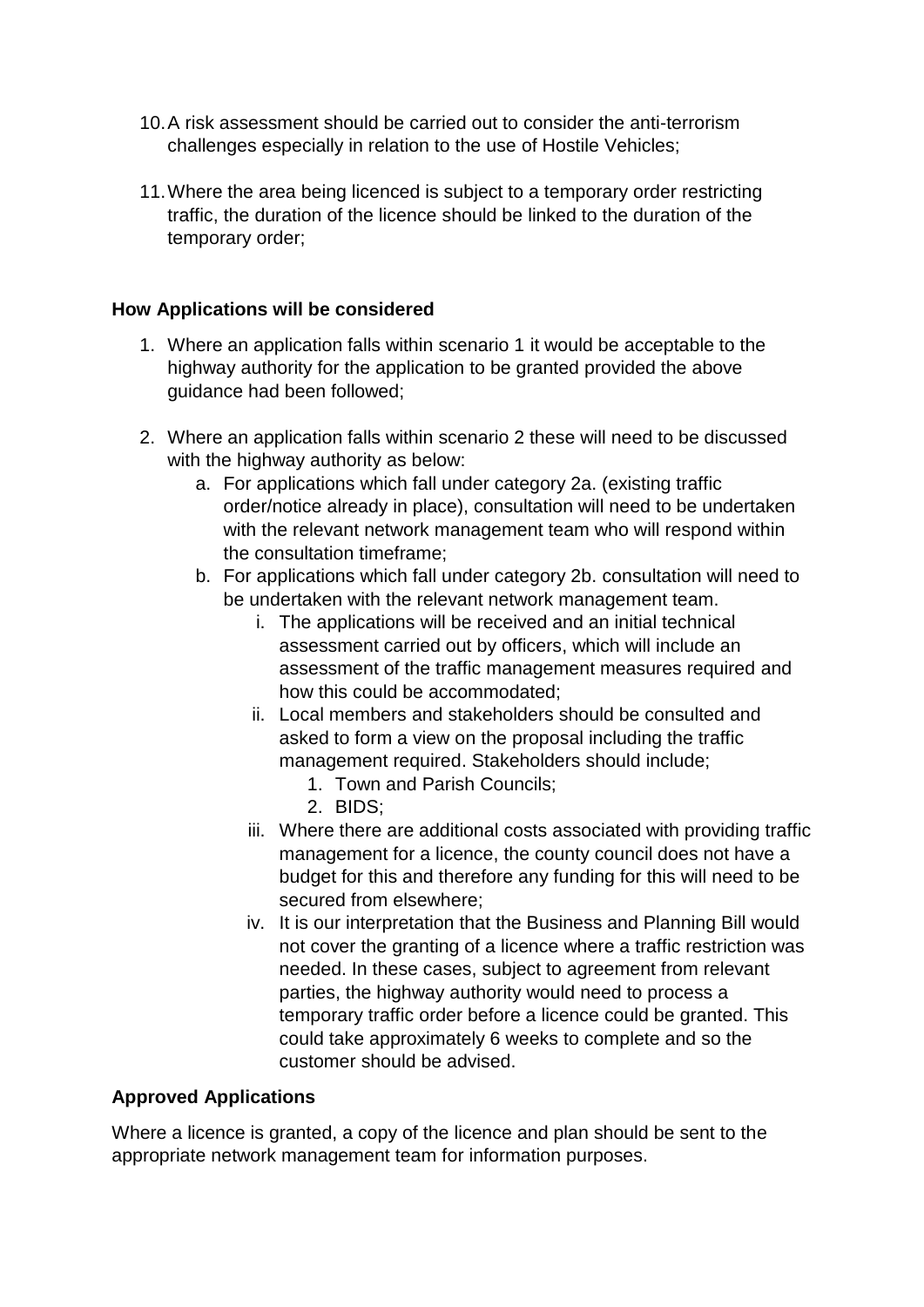# **Enforcement**

The desired approach to enforcement is to support businesses by working with them and the District and Borough Councils to ensure they comply with the various licencing requirements.

Where businesses are currently occupying the highway without an agreed licence, the approach should be to engage with the business discussing the requirements for a licence and whether their arrangement would meet the criteria and encouraging them to apply. Provided they complied and submitted and application, HCC would not take further action at that time.

If they refuse to comply HCC may resort to enforcement under the Highways Act.

Where applicants are not abiding by the terms and conditions of a licence, a lite touch approach of working with the business would be considered appropriate. However, if the business continued to ignore the licence requirements it would be done to the issuing authority to take any further action.

#### **Note**

This guidance will be reviewed and where appropriate updated in line with further government guidance.

If a customer still requests a licence under HCC existing approach, the application fee will be £100.

Guidance Dated 5<sup>th</sup> August 2020